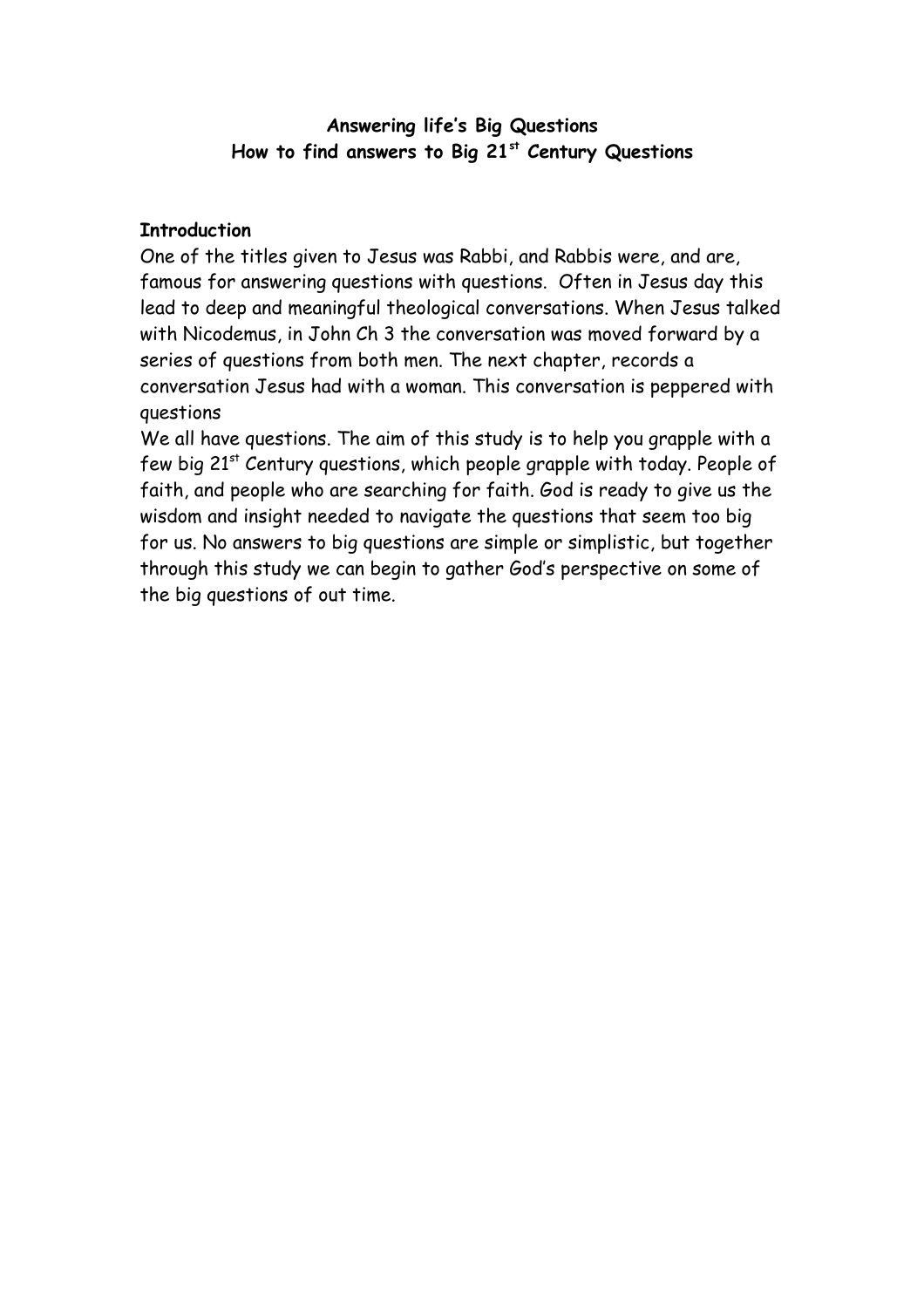### **Study 1 How do I find peace of mind today?**

## **Introduction**

Sometimes I sit just baffled why it is that nations at war just can't find a peaceful solution. When we sit as armchair generals, it all seems so clear to us. We just need to lock these leaders in a room and keep them there till they work out their differences. However before we become too critical of world leaders, it might be helpful to take an inward look and ask if we are taking steps of peace in our own life.

## **Wide view**

1. If you have a relationship that is brewing into conflict and needs restoration, what are some of the things that get in the way of restoration and healing?

## **Biblical view**

2 Consider the following passages and answer the question. How does the theme of peace weave its way through the life and teaching of Jesus? Isa. Ch 9-6-7 Luke Ch 2 v 14 Matthew Ch 5 v 9 John 14 v 25-27 Acts Ch 10 v 34-36

3. If we are seeking to reflect the heart and will of God in the world, how will this impact the way we seek peace in the following areas a. Our personal relationships? B.our community? C our church? D<sub>the world</sub>?

4. Jesus aim was to bring peace. Jesus spoke of an adversary who loves to bring war, conflict, tension, dissension and division. His strategy is to sow seeds of strife. Jesus described this adversary as a thief who comes to steal and destroy, the father of lies.

Looking around today what are some of the signs of this adversary at work in creating conflict, and dissension.

a. in marriages?

B.families?

C.churches?

D.communities and nations?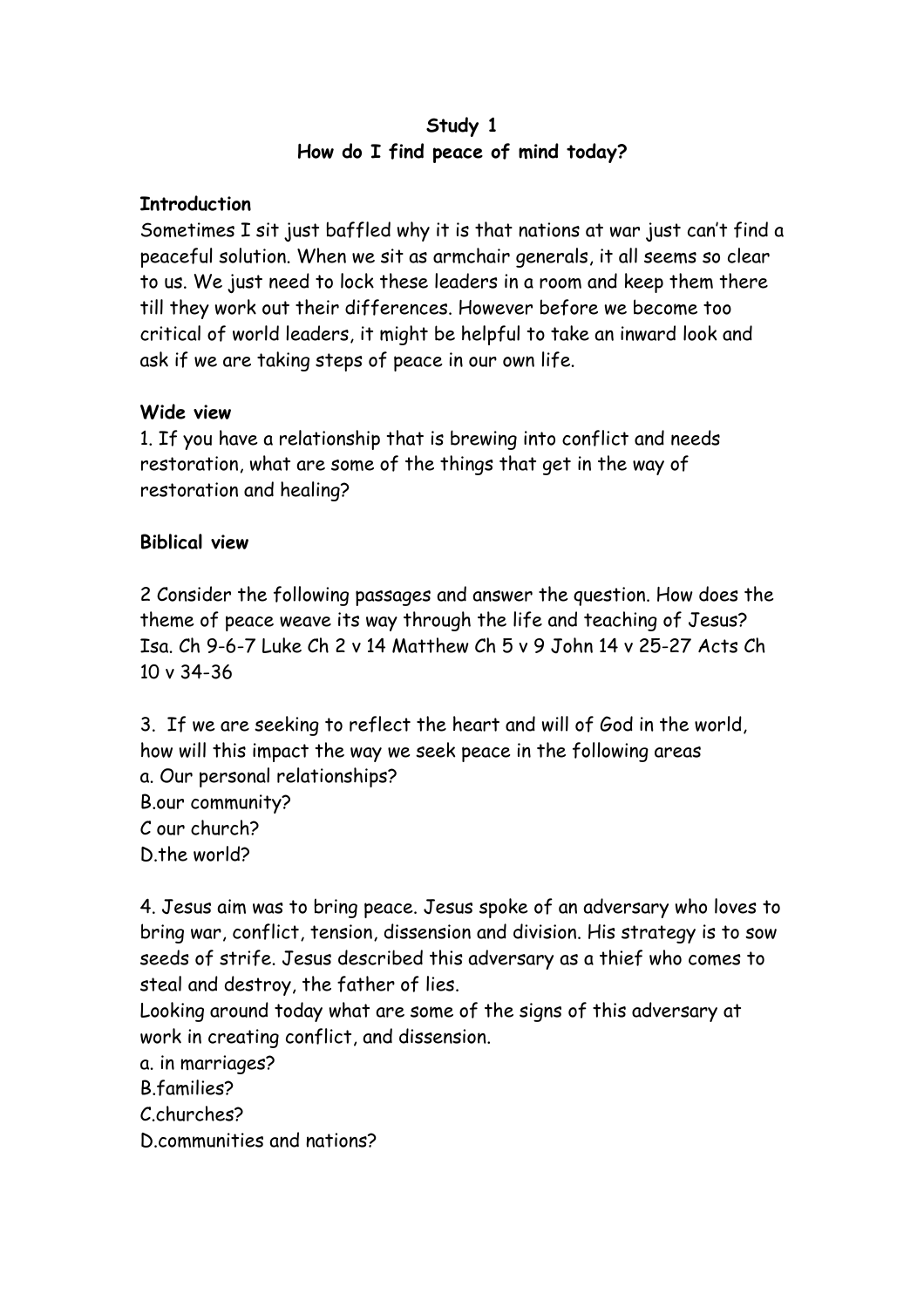5.Jesus offered a solution for conflict. Read Matthew Ch 18 v 15 for his advice.

What are some of the consequences if we seek to ignore this directive from Jesus and choose to

a. Push down our hurts and refuse to talk with the person?

B.tell others about how we have been hurt by this person?

C.come with an accusatory spirit?

d. Be defensive and view everything as an attack?

6.What gets in the way of be seeking reconciled relationships when someone has wronged us?

# **Practical view**

7. The Apostle Paul wrote 'If it is possible, as far as it depends on you, live at peace with everyone. Romans 12 v 18' Most of us have been in a relationship where we have tried to seek peace but the other person refused. When this has happened what have you done to a. Seek inner peace about this conflict you have tried to resolve? B.in keeping the door open to this person so that they know you are ready to seek peace as soon as they are willing to take a step forward?

8. What is one specific place and practical way you could be a peacemaker right where you are?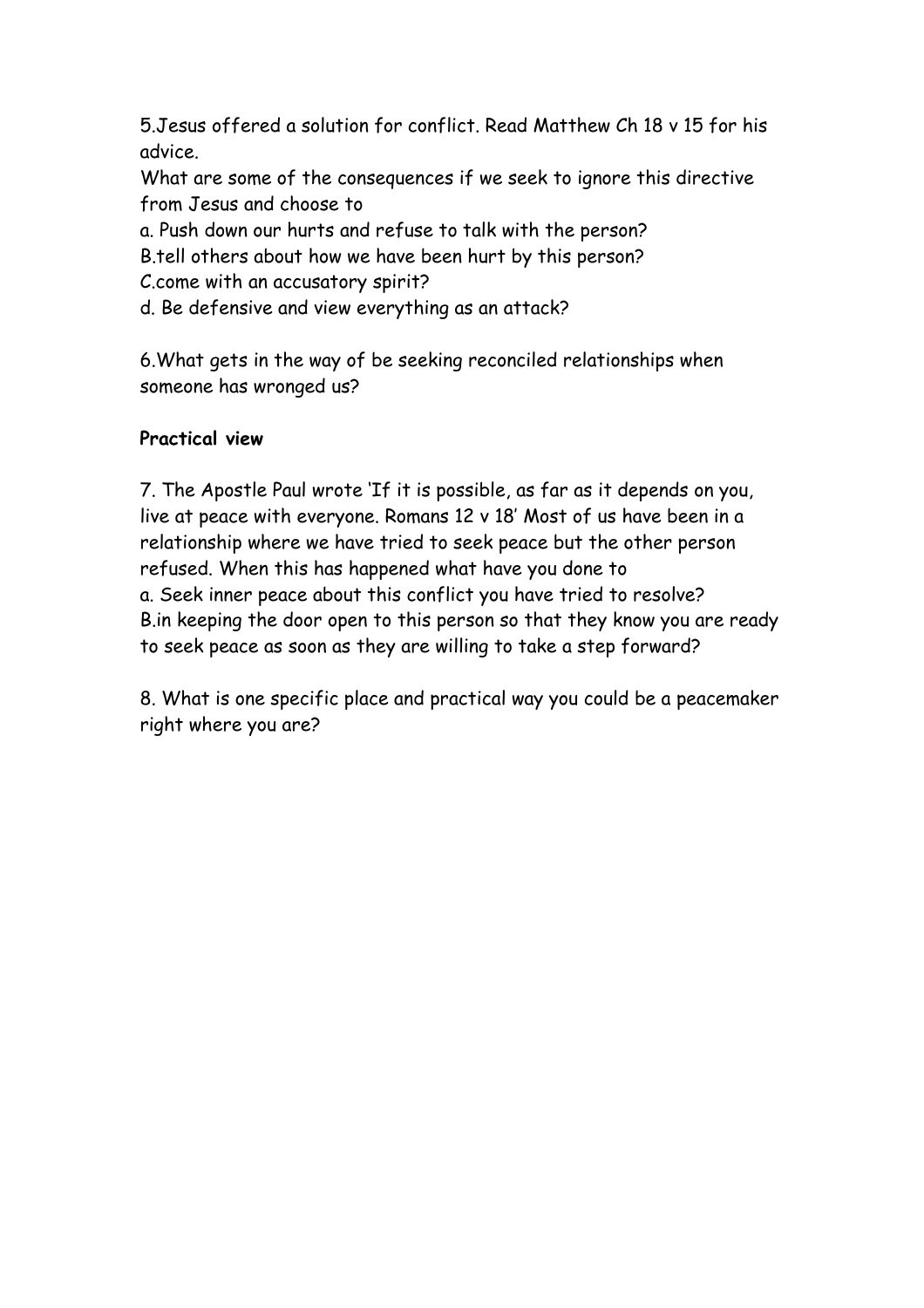### **Study 2 How can this planet survive?**

### **Introduction**

All things bright and beautiful is a song, which reminds us that God made the heavens and the earth. The theme of God creating and caring for his creation is a thread, which runs through the Bible. He has things to say about soil abuse [Leviticus 26 v 33-35] He has things to say about treeabuse [Deuteronomy Ch 20 v 19] He has things to say about animal abuse [Proverbs 12 v10]

God is reminding us through the Bible that he has created everything, he owns it, and he is asking mankind to treat what he has given with respect, subdue creation, rule over it, work it, but protect it and don't abuse it, is God's call to mankind.

## **Wide view**

1. what is one way you see our society abusing and hurting God's creation? 2. What is one way that you have not cared for creation, as you should have?

# **Biblical view**

Read Genesis Ch 1 and Psalm 24 v 1-2

3. Just as a piece of art tells something about the artist, What do you learn about God by looking at creation?

4. How does God view his creation, and how should this impact how we see it?

5. How should this influence how we treat creation?

6. Genesis Ch 1 v 28 speaks about subduing and ruling over creation. Genesis Ch 2 v15 speaks about working and caring for creation.

Some have taken the ideas of subduing and ruling the earth as licence to do whatever we want with creation. How does this errant interpretation cause problems

a. in how we treat the earth

b.in how some are viewed by those who have an increasing concern for the planet?

7. The Bible speaks about how God cares about all of his creation. What can we do to partner with him in taking care of creation?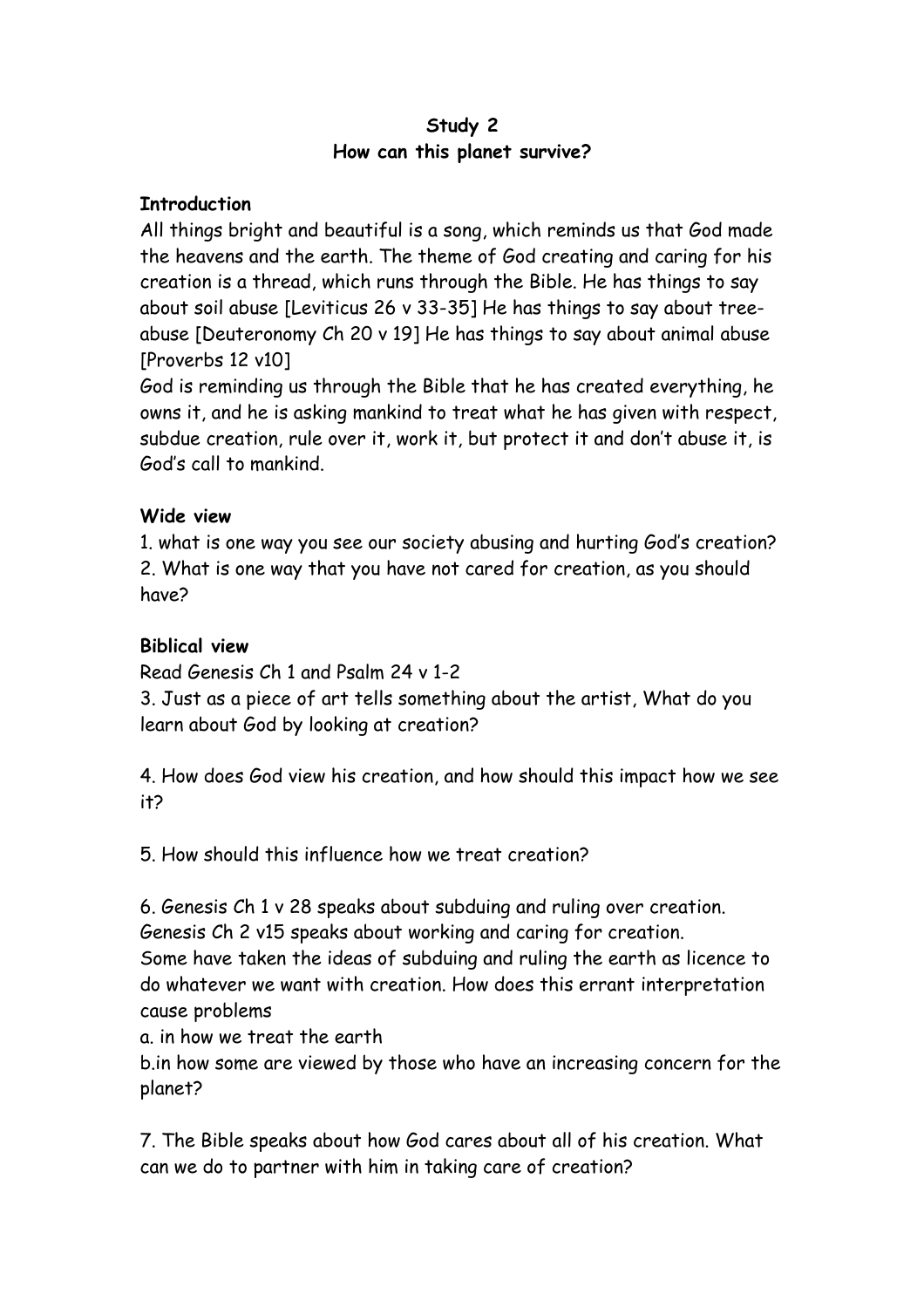8. Read Psalm 19 v 1-4. Tell about one place in creation that really speaks to you about the presence and power of God?

9. How does this speak to you when you meet with God in this place?

10. Reading the life story of Jesus, you will see that he spent a lot of his time around the Sea of Galilee, and finding quiet places to prayer. Why do you think Jesus spent so much of his discretionary time by the Sea of Galilee, and other places that brought him close to nature?

11. What can we learn form his example?

# **Practical view**

12. When it comes to caring for creation, what is a good sign you have seen in

- a. Our society?
- b. the church?
- c. your own life?

13. What can we do to increase a positive concern for the creation?

14. Where do you believe Christians and the church need to take another step forward in caring for God's creation?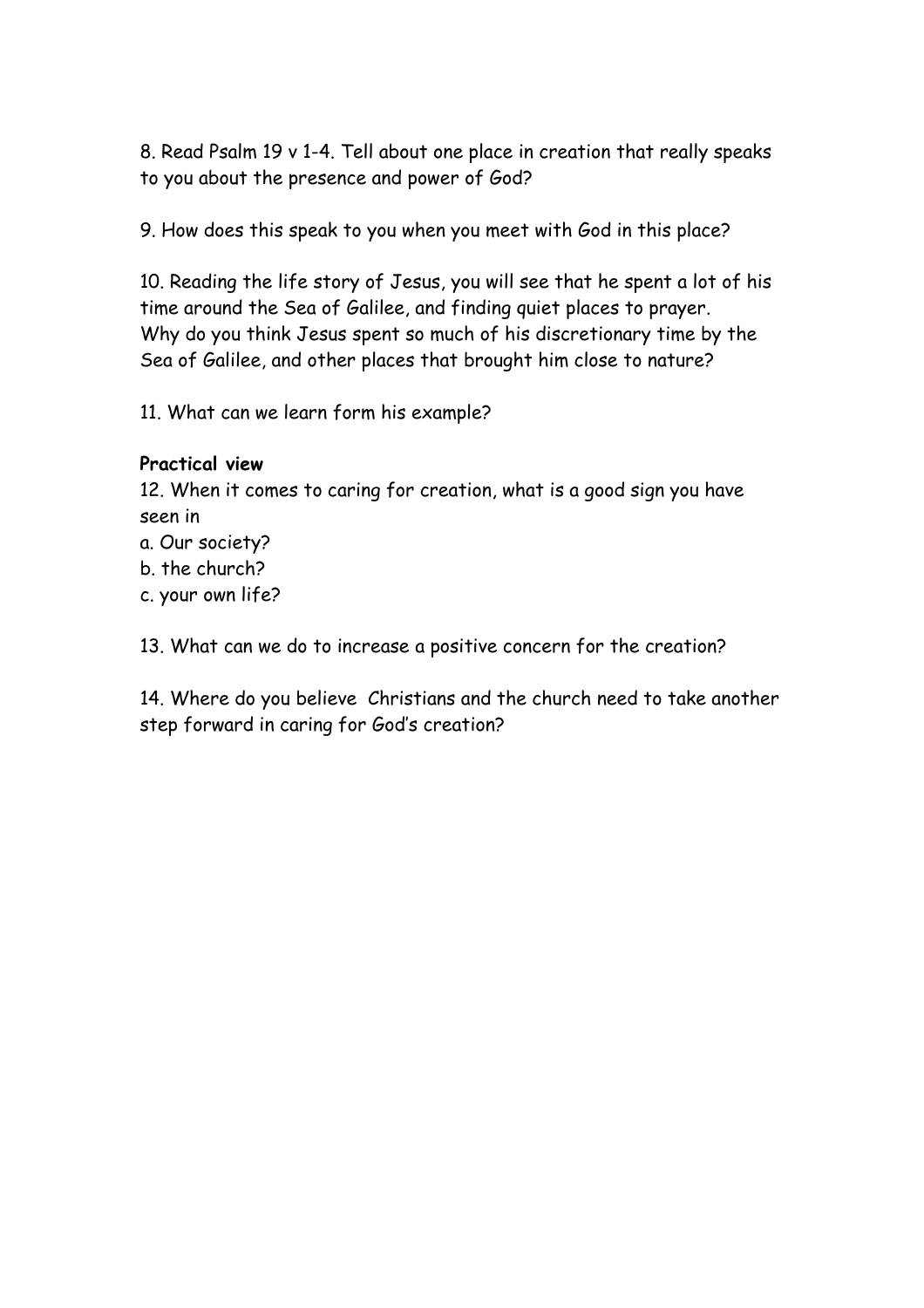#### **Study 3 How can I balance life's demands?**

### **Introduction**

It is often difficult and demanding to balance life's demands, it's not always the easiest thing to live with balance and health in a world that makes more growing demands upon us all the time. Today the crowdedness and hurriedness of life quite ironic when we have a lorry-load of time saving, life-simplifying devices available to us. The joke is that we all know people who stand by the microwave, and tell it to hurry up. It is a quite challenging today to reflect on how the pace of life is accelerating to the point where we are almost racing past the things, which matter most to us. We do need to ask what experiences of enduring value can occur at a very high rate of speed. I suggest not many. The truth is that the most treasured times with family; friends and God are done slowly. Intimacy can't be microwaved; quietness surrounds the things in life that really matter most.

#### **Wide view**

1. respond to the following

a. What one time saving device, didn't really save you any time? b. do you find yourself more or less busy now then you were five years ago, and why?

c. what pace of life has created the most open space for rich relational connections and spiritual growth for you?

## **Biblical view**

Read Ecclesiastes Ch 3 v 1-8 and Isaiah ch 30v 15-16

2. Ecclessisates teaches that there is enough time for everything in life. What is one thing mentioned in this passage that you would like to make more time for, and how can you make space for it?

3. The Isaiah passage depicts a dramatic contrast between the pace of life God wants for his people and how fast we actually go. How do you see this contrast alive in your life today?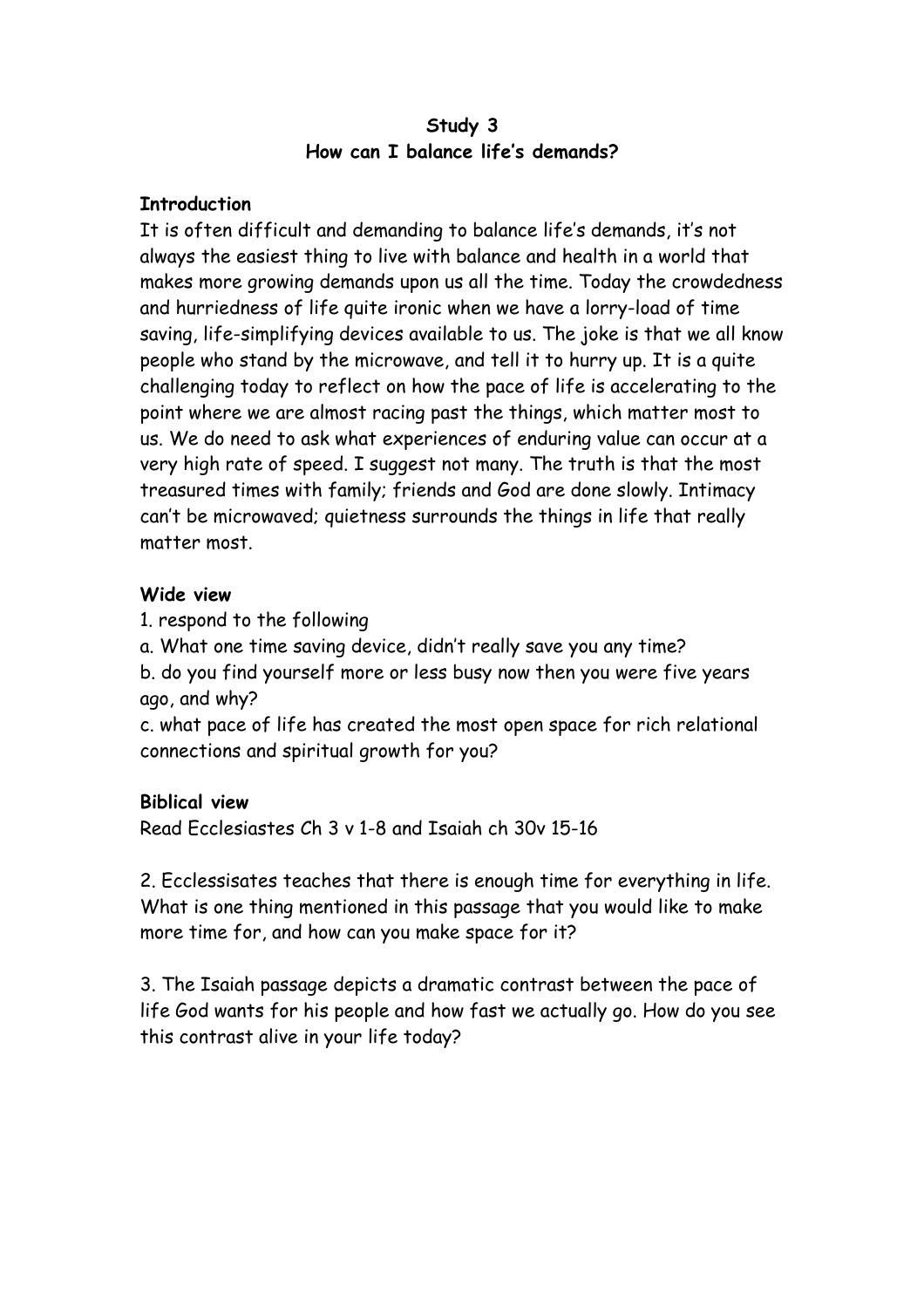4. Today generally speaking there are 3 culprits which up the speedometer of our life. Increased opportunities, competitiveness, stimulation overload [hi-power hi tech input fills our life today] a. how have you seen one of theses factors impact the pace of your life? b. how can you /we combat these things that are increasing our pace?

5. One single way to dial-back our pace of life is to say no. Tell of a time you set boundaries, what resulted from your decision to draw such a line and seek to live with balance?

6. In what areas of your life do you feel that you are close to overextending yourself?

7. There is nothing wrong with healthy competition but there are also times to dial back and not worry about ending upon top. There are times to look at others and say 'You win'. There are other times when it is not best to even enter into the competitive fray

How have you seen the increasing dive to compete and win impacted the lives of others in our culture?

8.a. In what areas of your life might competition and winning be important?

b. How might your life simplify and become more balanced if you were a little more content and less competitive in this area of your life?

## **Practical view**

9.We all need times of both big sensory experience and times of silence and reflection. Use the scale below to indicate how to live your life

| I tend towards | Quiet ties of reflection | I live with a healthy balance<br>of sensory stimulation and<br>Times of quiet |   |  |  | I naturally like<br>high levels of<br>sensory stimulation |  |
|----------------|--------------------------|-------------------------------------------------------------------------------|---|--|--|-----------------------------------------------------------|--|
|                |                          | n                                                                             | h |  |  |                                                           |  |

10. What is one source of sensory input you could either turn off or down for the next month, and how might you invest this time inot a specific relationship that needs to be strengthened and nurtured?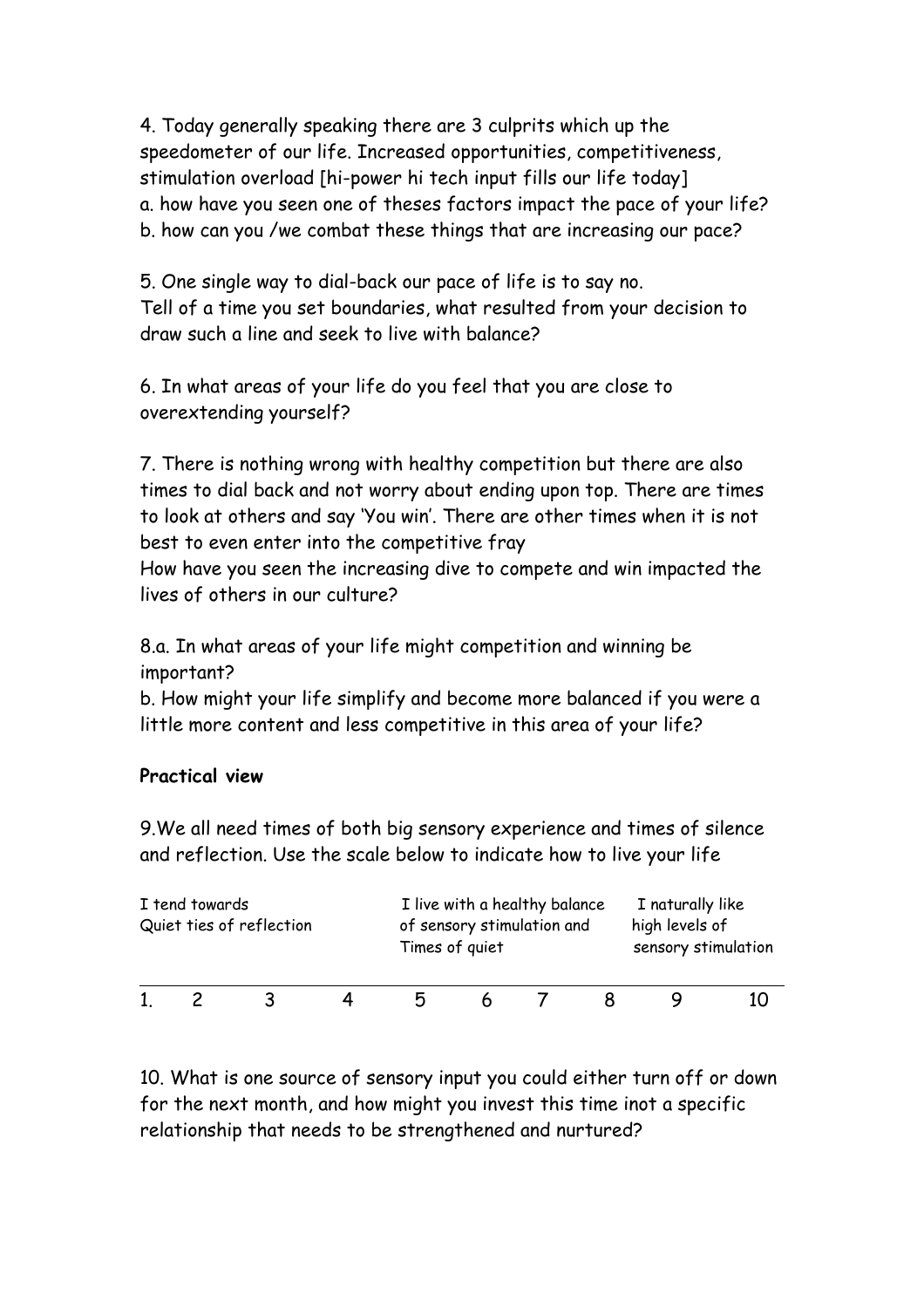11. Three questions to ask yourself over the next few weeks

a, Do I feel alive and buoyant in my inner person these days?

b. Is my soul more responsive to the activity of God throughout the day?

c. Is my soul more or less responsive to the souls of other people?

The Bible teaches that when our soul is well cared for, growing nurtured and cared for we feel fresh. We have a growing awareness of God's presence, we won't want to just talk on a superficial level with others, we feel alive.

The issue is always going to be is it speed, which is more important to soul or us.

The only person who can control the speed of your life is you.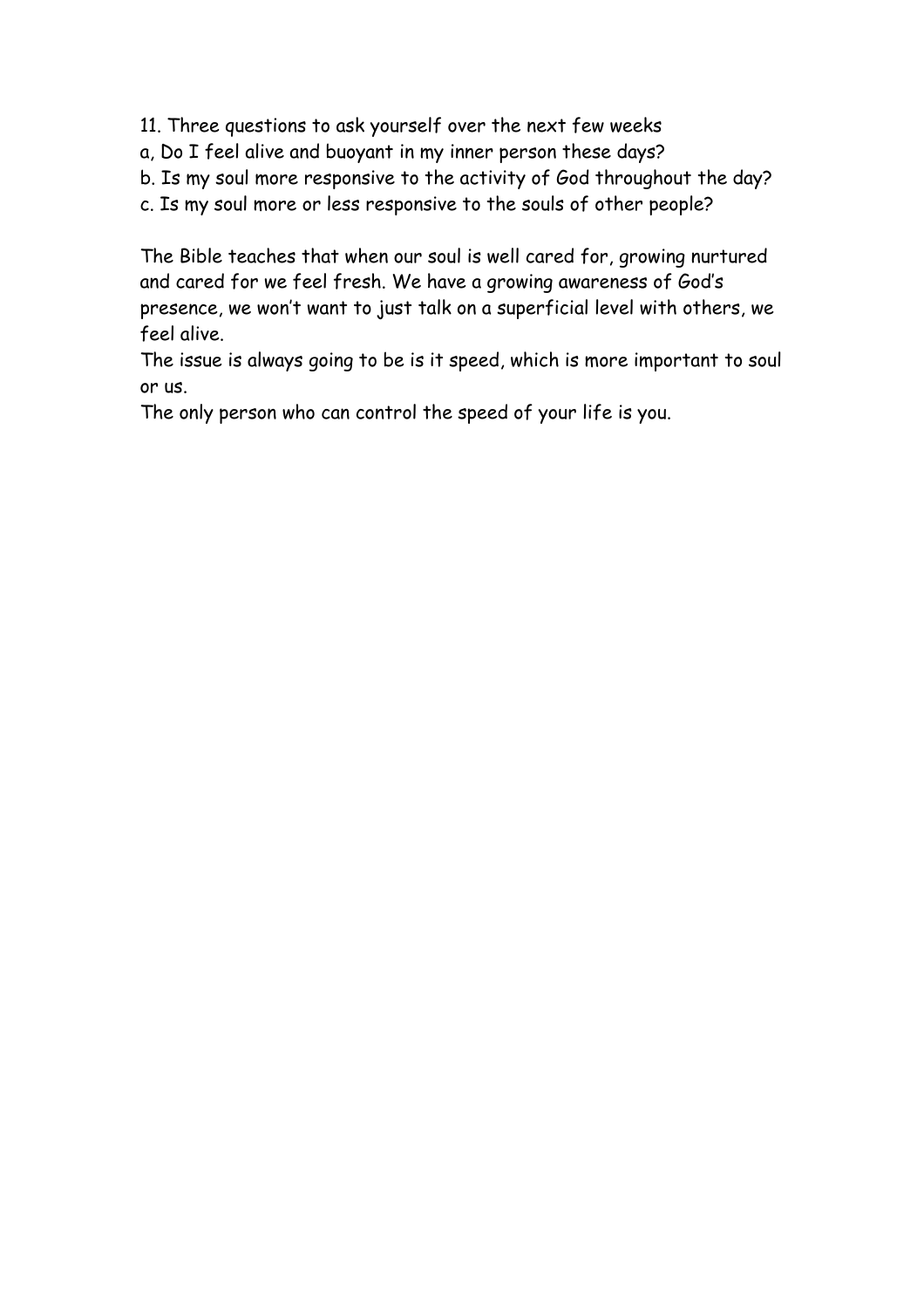### **Study 4. How do I know that God is real?**

#### **Introduction**

Through our life we will have run into, and will run into folk who doubt the reality of the existence of God. Some of these will be people who will never give God a second thought, while others will be prepared to study, question and reflect on God's existence. We need to know how to help our friends who are like this. One good way is get them to reflect upon the intricacy of creation, this have the opportunity of a conversation about God materialising

#### **Wide view**

1. What is one place in creation where you consistently experience the beauty and the power of God?

2. Why do you feel this place connects you with God in such deep ways?

#### **Biblical view**

Read Psalm 19 v 1-6 Psalm 8 v1-9 Romans 1 v20 Genesis Ch 1 v 1-5

3. What do these passages teach us about the relationship of God to the heavens, earth, and all of creation?

4. What are some ways that God reveals himself to human beings through the staggering beauty and intricate design of creation?

Think about the intricacies of the human eye, and ask yourself the question. 'Is something so intricate, sophisticated and well co-ordinated more likely the result of an intelligent design or the consequence of an evolutional development, or a cosmic accidental collision of gases billions of years ago?'

5. If you can tell about a time God clearly revealed himself to you as you experienced his presence and power unveiled in creation

6. Imagine you are talking to a friend who is seeking to discover if God is real or not. Howe might a conversation about the human eye, open the way for a spiritual conversation?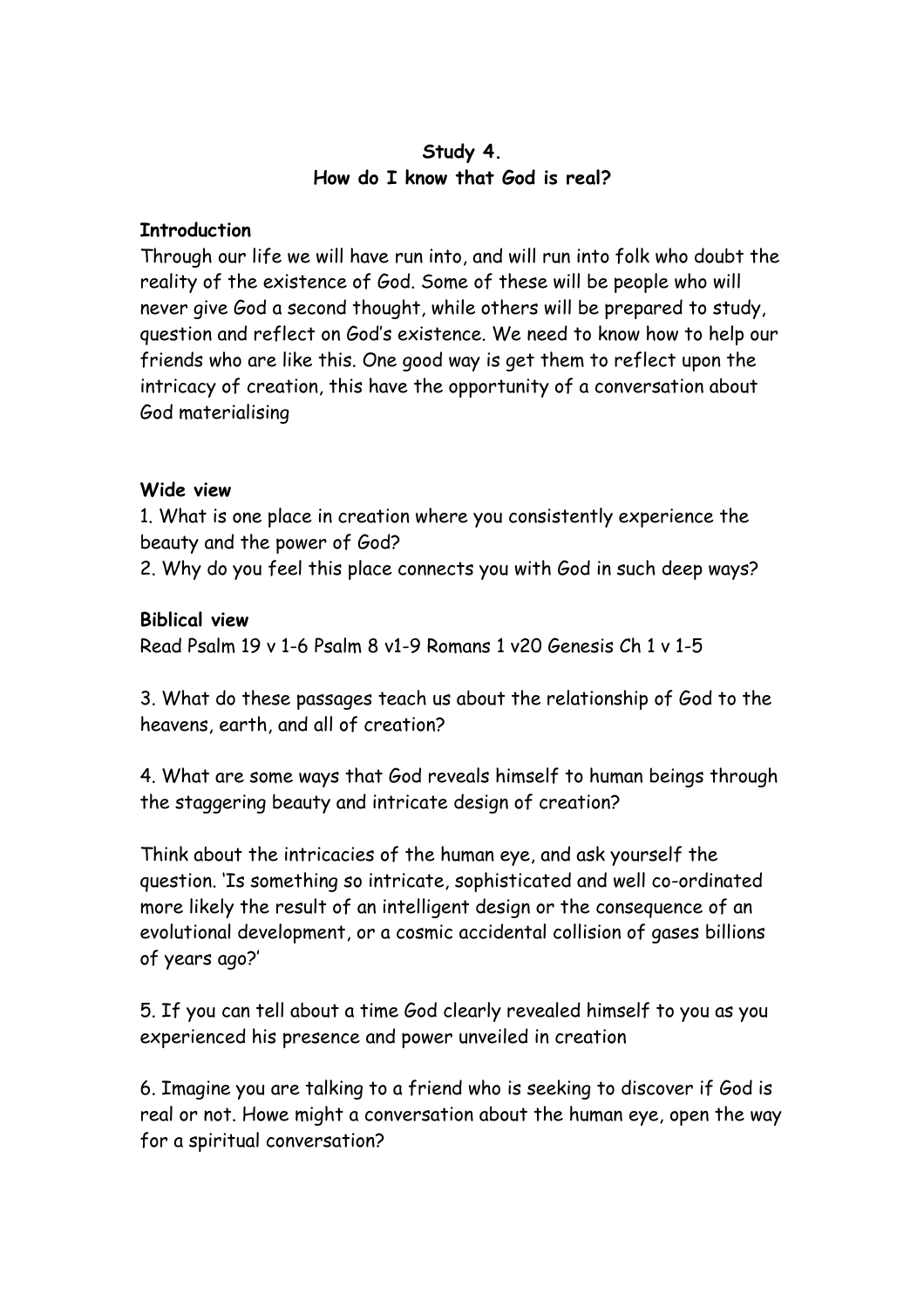Think about the idea of as 'moral oughtness', which is the gut feeling that some things just ought not to happen. That some things are just well, wrong. And conversely some things are well, just right. Cultures around the world agree that kindness should trump violence that loyalty is better than betrayal that justice should win over injustice. How can this be, this sense of moral oughtness?

7. Name some things that virtually everyone in the world believes to be wrong?

8. Name some things that are commended and affirmed by people worldwide?

9. How does this sense of moral oughtness in the hearts and minds of human beings point to the existence of a God?

10. What would the world be like if we affirmed that human beings are simply evolved organisms with no need to follow moral codes or an inner sense of right and wrong?

### **Practical view**

11. Some people see faith in God as being something that we DO. What do you think are some of the things we try to do to gain God's favour, and why do these actions fall short?

12. The Christian faith is based on what God has DONE for us. What are some of the things that God has done for you, and how could to you tell others abut his goodness in your life?

13. If we believe that Christianity is really about what we do, how might this impact the way we live our faith?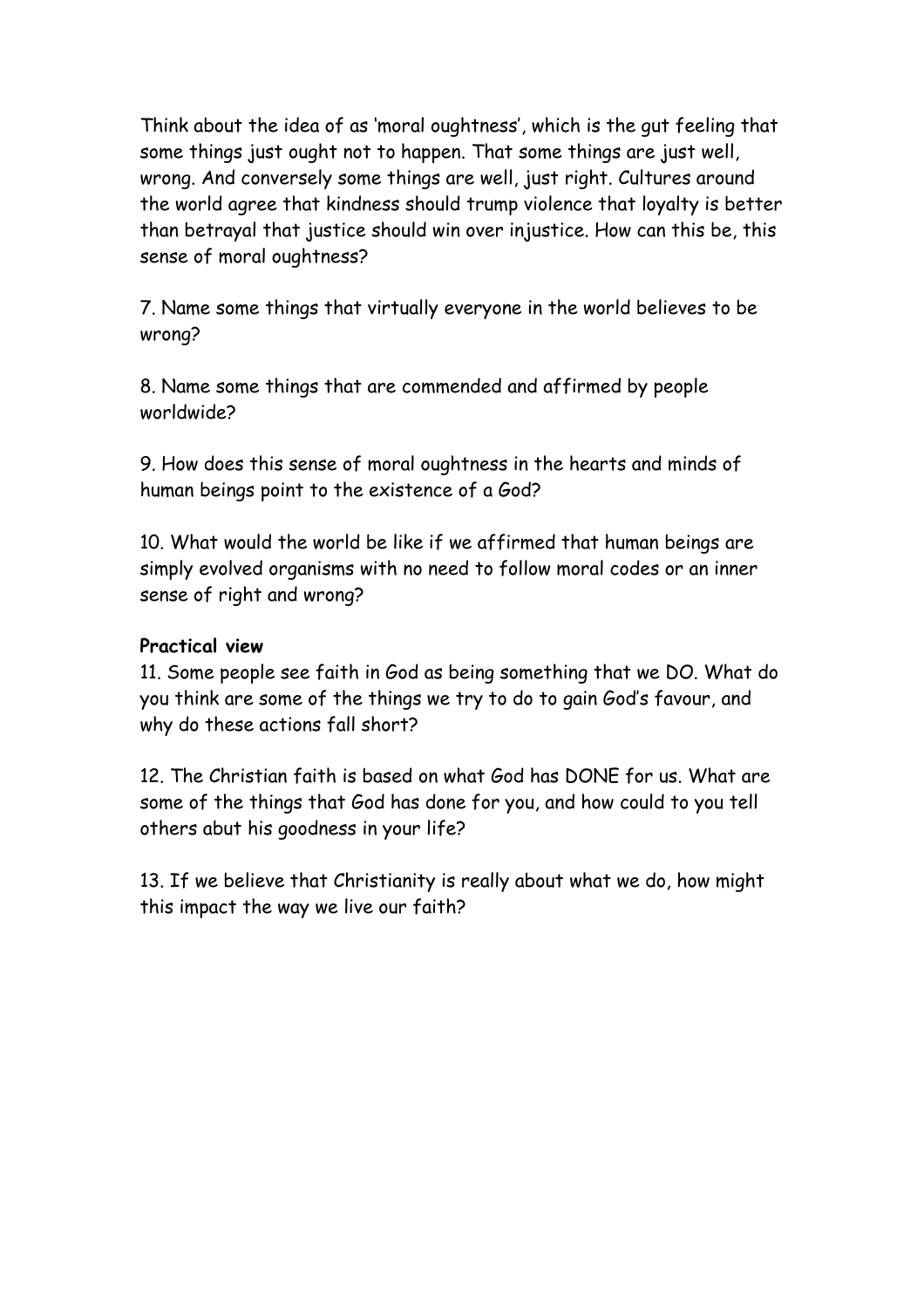### **Study 5 How do I know God hears prayer?**

#### **Introduction.**

Surveys continually show that while Britain's continues to become more secular, that a large percentage of people still admit to turning to prayer regularly. Often in a crisis, or a form of token prayer which if we don't prayer then things might go wrong. Well some of the things, which pass for prayer, need to be evaluated and revised. Prayer is communication with God; it is the key, which turns the lock, which opens the door to nearness with God. It is often helpful to identify where our prayer life has become far less than when it could and might be.

#### **Wide view**

Sometimes we can see prayer as a token- something we just toss out because it is the right thing to do. Or prayer can be seen as purely formal- a watered down set of generic words that have to fit all faiths expressions, and offend no one. Or an impression prayer- when we use prayer to try to impress others, by the words we use.

1. How have you observed one of these types of prayer, and how do you think God feels when we pray this way?

2. What is one kind of pseudo –prayer that you can be tempted to fall into, and what might you do to avoid this temptation?

#### **Biblical view**

Read Luke Ch 18 v9-14

3. What do we learn about each man in this parable simply by watching them and listening to their prayer?

4. What contrasts do you see between how these two men viewed God?

5. How did each man's view of God impact the way he prayed?

6. What is one characteristic of God that helps shape the way you pray, and how does meditating on this attribute [quality] keep your prayers God centred and healthy?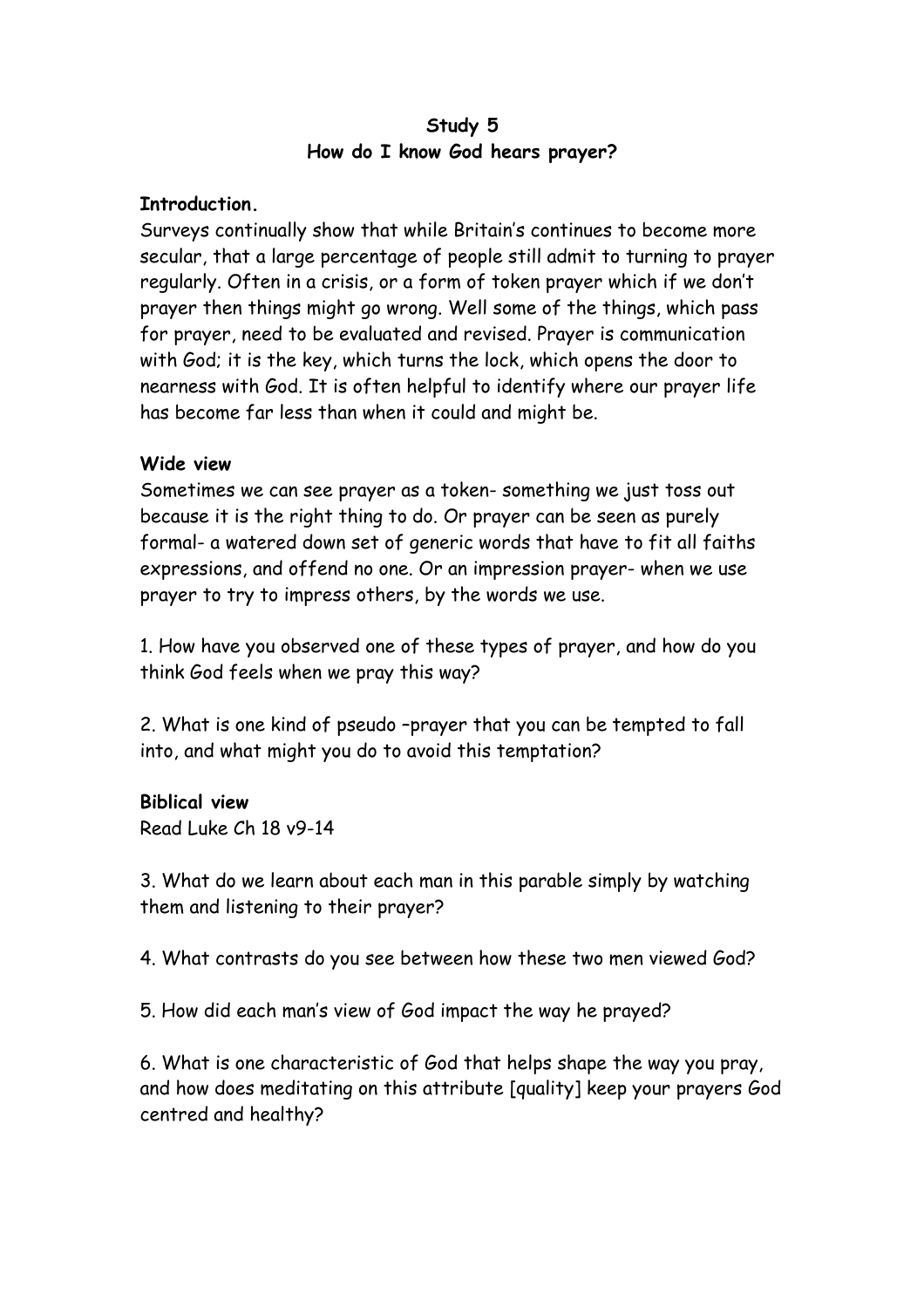7. What contrasts do you see between how these two men viewed themselves?

8. How did each man's view of himself impact the way he prayed?

9. In what ways can Christians today see themselves in the wrong light and end up praying like the Pharisee?

# **Practical view**

10. Certainly there are times when we need to be prayerful of the needs of others. But there are also times when we need a one-to-one, heart-toheart with God. Why is it important to regularly meet with God alone, 'forgetting the world'?

11. The Pharisee offered his prayer with one eye open, looking at the people around him. What are some of the dangers of comparing ourselves to others as we pray?

12 What is one way you pray that really connects you to God? How might others use this approach to prayer to broaden and deepen their communication with God?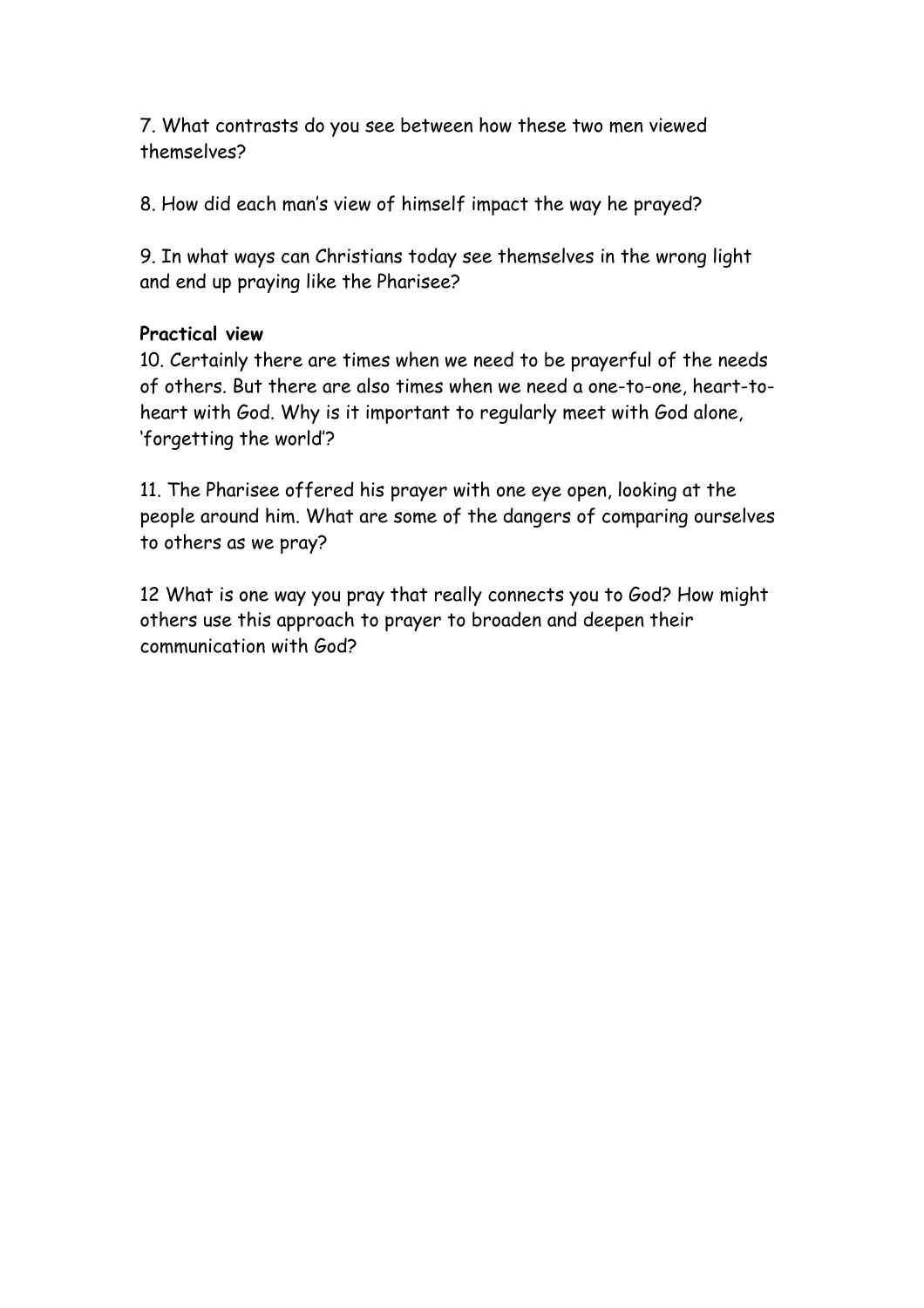### **Study 6, How come all religions aren't the same?**

## **Introduction**

There was a time when going to the shop to buy a tin of tuna was easy; there were only a couple of options. Today you can spend a long time trying to make a decision. Not only are there different brands, to choose from, there are also different options in how the tuna is packaged. Such is the dilemma of a world with a proliferation of options, and to be honest most of us like it that way. Often in the vast majority of situations our decision comes down to a personal preference. The Indian leader Mahatma Ghandi said. 'The souls of religion is one, but it is encased in a multitude of forms.' Was he right, or is there something more going on here?

## Wide view

1. How have you seen the options of life increase over the past decade, and how has this impacted the way people tend to see the world?

2. Many people see the world's religions as basically saying the same thing. Choosing one is just a matter of personal preference. What do you think about this attitude?

## **Biblical view**

Read Acts Ch 17 v 16-34 and John 14 v 1-7

3. If Jesus and Paul were sitting on a modern day panel that was discussing world religions, how do you think they would respond to the following

a. all the worlds' religions are really saying the same think

b. every religion is equally valid and true

c. the Bible never claims that Jesus or the Christian faith have a corner on the truth

d Jesus never claimed to be the exclusive way to heaven

On a simple basis there is a great deal of difference between world faiths. For example Christianity, Judaism amd Islam believe in one God. These religions are monotheistic. Buddhism believes in many gods, it is polytheistic. Hinduism, in a sense does not believe in any god at all.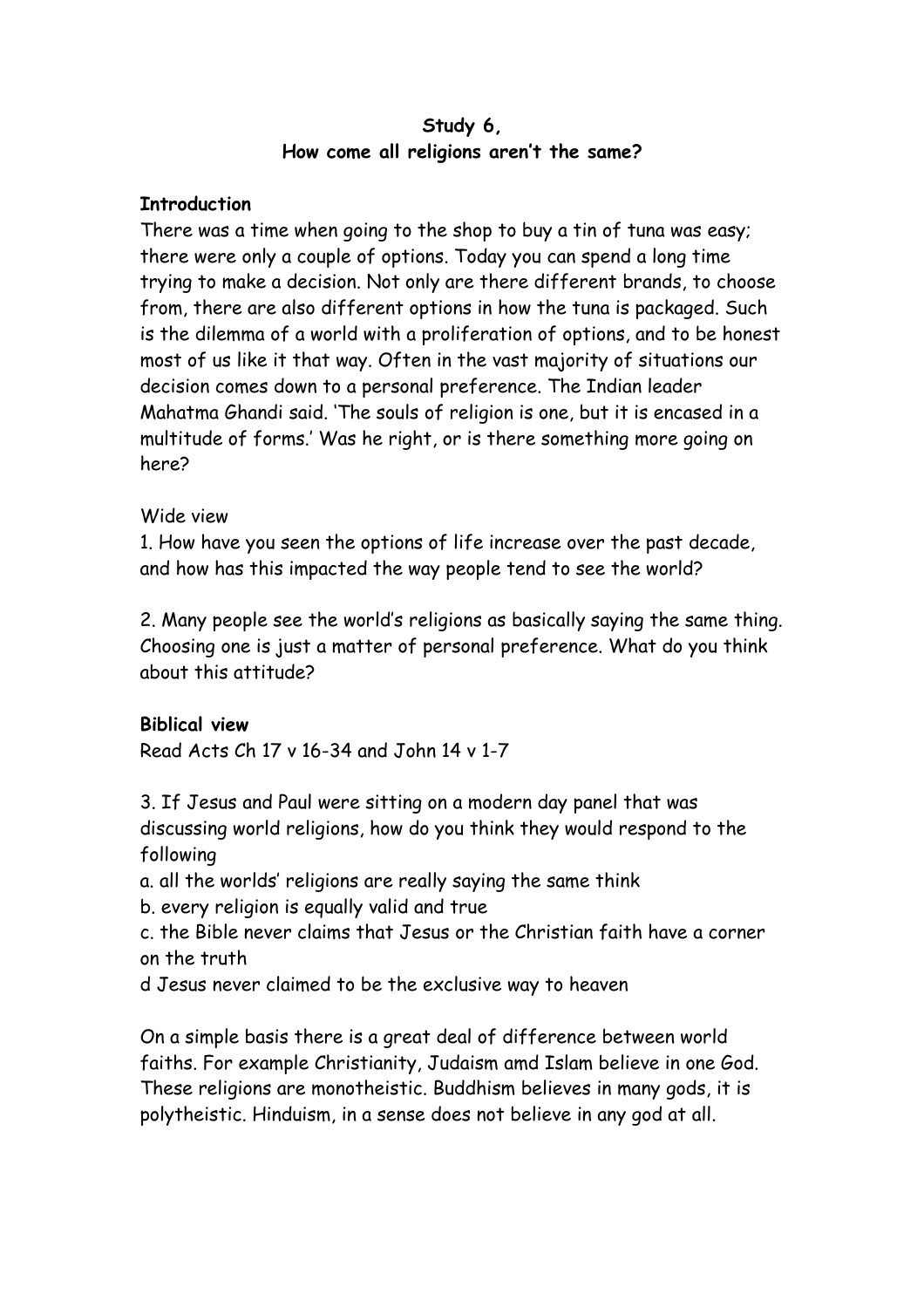4. Just taking this simple example, why do you think people who are logical about all other areas of life are comfortable saying' All religions are the same and equally true', when this is an illogical statement?

5. If you can respond to the following

a. claiming that all world religions are the same reveals significant ignorance about the world religions

b. claiming that all religions are basically the same would be insulting to any religious person who is devout and serious about their faith.

6. Jesus live in a pluralistic world, there was as much religious diversity then as there is now. Yet Jesus was still comfortable in speaking about himself as being the Messiah, the fulfilment of Old Testament prophecy, God in the flesh, and the only way to an eternal relationship with the Father. All bold claims.

a. If Jesus came to bring love and grace to the world, why would he make such claims that could divide people and draw distinctions between himself and the teachings of other religious leaders throughout history?

b. Can you think of things Jesus taught that drew a line and caused a division?

7. Through the Bible there is a thread, which lifts up the God of the Bible as the only true God. 1 Chronicles ch 16v 26 Exodus Ch 20 v 3-6, and culminates in the sayings of Jesus as him being the unique Son of Man John's gospel e.g. Ch 4 v 25-26, 6 v 35: 8 v 12: 8 v32-24:

a. why do you think God is so concerned that people do not embrace other world religious systems?

## **Practical view**

Christianity stands out from other world religions simply because it maintains that the living God has come to share out human situation, took responsibility for human wickedness, and broke the last barrier death, on Easter day, with incalculable consequences for his followers and the whole world.

8. Therefore how is God's strong call to worship him, and him alone, a sign of his love for human beings?